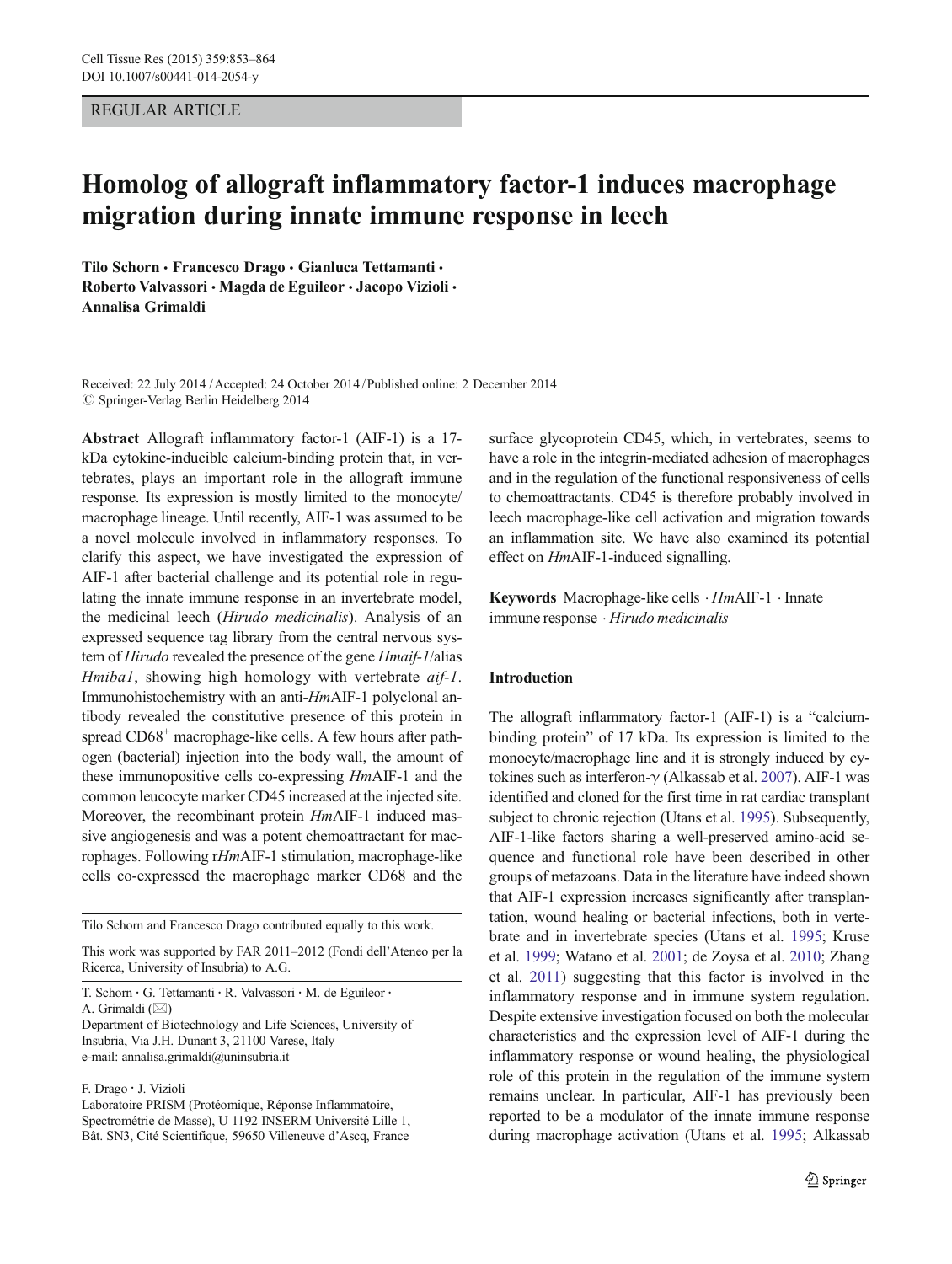et al. [2007\)](#page-10-0). However, the direct relationship between AIF-1 expression and macrophage activation/migration during the inflammation phase after injury or bacterial infection is unknown.

In order to improve our understanding of these points, we have focused our research on the possible role of AIF-1 during the immune response in an invertebrate model, the leech Hirudo medicinalis (Annelida, Hirudinea), after challenge by bacterial pathogen. The interest in using this experimental model is linked to its anatomical and physiological features that allow the observation and study of the events linked to wound healing and tissue repair (de Eguileor et al. [2003,](#page-10-0) [2004](#page-11-0); Tettamanti et al. [2004\)](#page-11-0). The cellular immune response, in particular, can be easily and unambiguously evaluated in the leech body wall, which is a predominantly avascular muscular region containing a few immunocompetent cells of myeloid origin, i.e. macrophages, granulocytes and natural killer cells (de Eguileor et al. [1999\)](#page-10-0). The effects of lesion or bacterial challenge in this area are rapidly induced (24 h) and can be studied by morphological and histochemical analyses (de Eguileor et al. [1999](#page-10-0)). In addition, our previous work (de Eguileor et al. [2000a,](#page-10-0) [2000b;](#page-10-0) Grimaldi et al. [2004,](#page-11-0) [2006\)](#page-11-0) and that of others (Macagno et al. [2010\)](#page-11-0) has indicated the existence, in leech, of several CDs (cluster of differentiation) proteins, commonly used as immune cell markers, similar to mammalian CDs.

All these features allow the easy detection and monitoring of immunocompetent cell migration and of the angiogenic process. In H. medicinalis, new vessel formation is a sequential process involving an initial vasculogenic step, followed by angiogenesis. The new vessels act as a "piping" system to transfer precursors of immunocompetent cells into lesioned or bacterially challenged areas. After transendothelial migration, these cells leave the circulating fluid, disperse in the surrounding connective tissue and differentiate into mature leucocytes that mediate the inflammatory response (Grimaldi et al. [2006\)](#page-11-0). Thus, the basic steps of the immune responses can be easily analysed in leeches, which lack the complex feed-back control systems typical of Vertebrates.

Recently, a gene showing high similarity with vertebrate aif-1, named Hmiba1/alias Hmaif-1 (GenBank accession number KF437461), has been identified (Drago et al. [2014\)](#page-11-0) and characterized in the central nervous system (CNS) of the leech. Here, we have observed that HmAIF-1 is constitutively expressed in the leech body wall and that the production of the protein is not induced by the injection of phosphate-buffered saline (PBS) or the Gram-negative bacterium Aeromonas hydrophila. Interestingly, in leeches challenged with lipopolysaccharides (LPS) of Gram-negative bacteria or with the environmental bacteria pathogen Micrococcus nishinomiyaensis, we have observed important recruitment of CD68<sup>+</sup> macrophage-like cells into the infection area. Moreover, we have demonstrated that the recombinant

HmAIF-1 induces massive angiogenesis and acts also as a potent chemoattractant for these macrophage-like cells. These recruited CD68<sup>+</sup> cells co-express HmAIF-1 and the common leucocyte marker CD45. CD45 is cell surface glycoprotein that, in vertebrates, has been implicated in the integrinmediated adhesion of macrophages (Roach et al. [1997](#page-11-0); Zhu et al. [2011](#page-11-0); St-Pierre and Ostergaard [2013\)](#page-11-0) and is thought to play a role in regulating the functional responsiveness of cells to chemoattractants (Roach et al. [1997;](#page-11-0) Mitchell et al. [1999\)](#page-11-0). We have therefore hypothesized that, in the leech, CD45 plays a key role in macrophage activation, maturation and migration towards the inflammation site. We have also examined the potential effect on HmAIF-1-induced signalling.

#### Materials and methods

## Recombinant HmAIF-1 production

The cDNA encoding the *HmAIF-1* (GenBank accession no. KF437461) was amplified by the polymerase chain reaction (PCR) from total leech CNS cDNA, as previously described (Drago et al. [2014](#page-11-0)). Amplification was performed by using specific forward (5′-CCCCGGATCCATGAGTTTGG ACCTCAAAGAC-3′) and reverse (5'-CCCCCTCG AGTCACTTCGTCCCACTGTTG-3′) primers containing BamHI and NdeI restriction sites, respectively, for cloning into the expression vector. A single PCR product was obtained and ligated into the BamHI/NdeI-digested pET16b vector (Novagen, Madison, Wis., USA) carrying an N-terminal His-tag sequence. The construct was transformed into an Escherichia coli JM109 (Promega, Madison, Wis., USA) strain for plasmid amplification and cloning steps were verified by DNA sequencing of both strands. The plasmid was then transformed into BL21 (DE3)pLysS E. coli competent cells (Promega). Recombinant protein expression was induced in log-phase cultured bacteria (2 h at 37 °C,  $OD_{600} = 0.6$ ) by adding 1 mM isopropyl thiogalactoside (Promega) and leaving the culture to grow for a further 3 h at 37 °C. Samples removed from uninduced cultures were used for controls. SDS-polyacrylamide gel electrophoresis (SDS-PAGE) analyses were performed on culture medium and cell pellet lysates to establish the cellular localization of the recombinant protein and to estimate its relative amount in these two fractions. The bulk of the product was observed in cell-free culture medium that was collected and used for the following immunoaffinity purification steps. The recombinant His-tagged HmAIF-1 (rHmAIF-1) was purified from the transformant by using the Dynabeads His-Tag Isolation & Pulldown system (Life Technologies, Carlsbad, USA) in accordance with manufacturer's protocol. The presence of rHmAIF-1 in the eluted fraction was confirmed by SDS-PAGE analyses and MALDI MS/MS mass spectrometry (orbitrap; data not shown).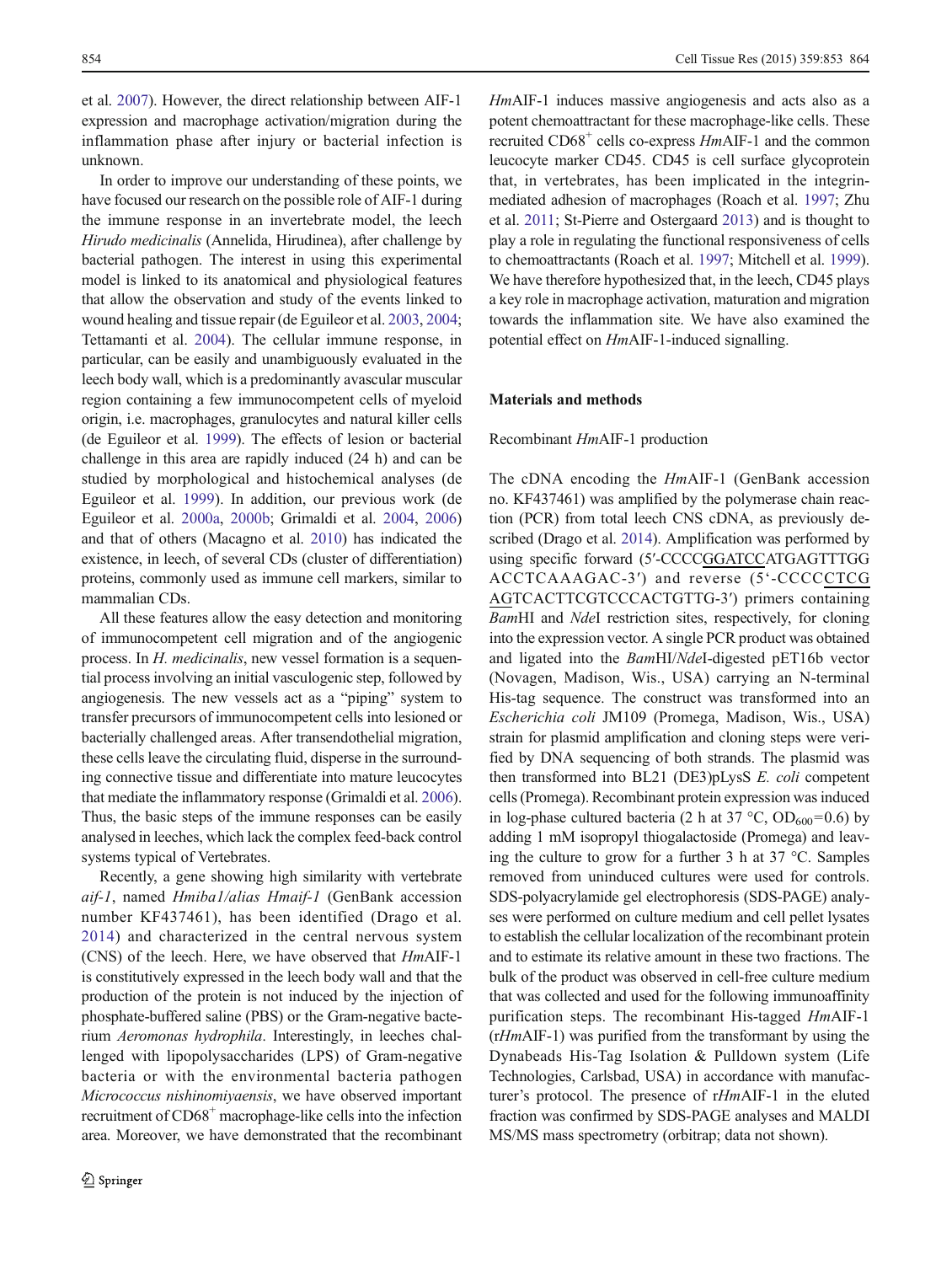#### Animals and treatments

Leeches (H. medicinalis, Annelida, Hirudinea, from Ricarimpex, Eysines, France) measuring 10 cm were kept in water at 20 °C in aerated tanks and fed weekly with calf blood. Each treatment (PBS, bacterial or recombinant protein injection) was performed at the level of the 20th metamere on leeches anaesthetized with a 10 % ethanol solution. Treated and untreated (control) animals were anesthetized and then dissected to remove body wall tissues at specific time points. Animals were randomly divided into separate experimental groups (five individuals for each time point) and submitted to various protocols and treatments.

- Group 1 T6 h, T24 h, T48 h, T72 h, T7 days: control samples injected with 100 μl sterilized PBS consisting of 138 mM NaCl, 2.7 mM KCl, 4.3 mM Na<sub>2</sub>HPO<sub>4</sub>, 1.5 mM  $KH_2PO_4$ , (pH 7.4).
- Group 2 T24 h, T48 h, T72 h, T7 days: samples injected with 100 μl sterilized PBS containing 20 ng rHmAIF-1 functionally to characterize cells migrating under the influence of this factor. The best concentration of rHmAIF-1 required to induce significant cell migration was determined based on our previous work on leeches (Tettamanti et al. [2003;](#page-11-0) Grimaldi et al. [2011\)](#page-11-0). We tested three different concentrations (5 ng, 10 ng and 20 ng) and obtained the best response with the highest amount.
- Group 3 T4 h, T48 h, T72 h, T7 days: samples injected with 100 μl sterilized PBS containing 20 ng rHmAIF-1 pre-incubated for 30 min at room temperature with 1 μg specific polyclonal anti-HmAIF-1 raised in rabbit (New Zealand White, SPF) against a synthetic peptide corresponding to the predicted Nterminal region of the HmIba1 protein (Proteogenix, France; Drago et al. [2014](#page-11-0)) to perform antibody-mediated neutralization experiments.
- Group 4 T24 h: samples injected with 100 μl PBS containing 20 ng rHmAIF-1 pre-incubated for 30 min at room temperature with 1 μg polyclonal rabbit anti-CD45 antibody (Twin Helix, Milano, Italy) to inhibit macrophage-like cell responsiveness to rHmAIF-1.
- Group 5 Samples injected with 100 μl sterilized PBS containing, respectively, 100 ng/ml LPS from E. coli (Serotype 0111:B4, Sigma, St. Louis, Mo., USA) or heat-killed Gram-positive (M. nishinomiyaensis) and Gram-negative (A. hydrophila) bacteria ( $3 \times$  $10<sup>7</sup>$  colony-forming units/ml) for immune stimulation assays. Bacteria were isolated from the natural environment of H. medicinalis. Challenged animals were sacrified 6 h after injection and treated as indicated above.

## Optical and electron microscopy

Leech tissues, dissected from the area of the injection, were fixed for 2 h in 0.1 M cacodylate buffer at pH 7.4, containing 2 % glutaraldehyde. Specimens were then washed in the same buffer and postfixed for 1 h with 1 % osmium tetroxide in cacodylate buffer, pH 7.4. After standard serial ethanol dehydration, specimens were embedded in an Epon-Araldite 812 mixture. Sections were obtained with a Reichert Ultracut S ultratome (Leica, Wien, Austria). Semi-thin sections (0.75 μm in thickness) were stained by conventional methods (crystal violet and basic fuchsin, according to Moore et al. [1960](#page-11-0)) and subsequently observed under a light microscope (Nikon Eclipse Ni, Nikon, Tokyo, Japan). Data were recorded with a DS-5 M-L1 digital camera system (Nikon). Ultrathin sections (80 nm in thickness) were placed on copper grids, stained by uranyl acetate and lead citrate and observed with a Jeol 1010 EX electron microscope (Jeol, Tokyo, Japan). Data were recorded with a MORADA digital camera system (Olympus, Tokyo, Japan).

#### Immunohistochemistry

Serial cryosections (7 μm in thickness) were stained by crystal violet and basic fuchsin for a morphological view or used for immunofluorescence staining. Sections, rehydrated with PBS for 5 min, were pre-incubated for 30 min with PBS containing 2 % bovine serum albumin (BSA) before incubation in primary polyclonal antibodies (1 h at 37 °C). The primary antibodies used were: rabbit anti-HmAIF-1 (Drago et al. [2014\)](#page-11-0), diluted 1:1000; rabbit anti-human CD68 (Santa Cruz Biotechnology, Calif., USA), which reacts, as previously demonstrated, with leech macrophage-like cells (de Eguileor et al. [2003\)](#page-10-0), diluted 1:100; rabbit anti-human CD45 (Twin Helix), which reacts, as previously demonstrated, with leech hematopoietic precursor cells and myeloid leucocyte cells (Grimaldi et al. [2006](#page-11-0)), diluted 1:100. The washed specimens were incubated for 1 h at room temperature with the appropriate secondary antibodies diluted 1:200 (Abcam, Cambridge, UK): goat anti-rabbit fluorescein isothiocyanate (FITC)-conjugated antibody (excitation 493 nm, emission 518 nm), goat anti-rabbit Cy3-conjugated antibody (excitation 562 nm, emission 576 nm), goat-anti rabbit Cy5-conjugated antibody (excitation 650 nm, emission 672 nm). Doublelabelling experiments were performed as described: (1) to detect HmAIF-1, HmAIF-1/CD45 or HmAIF-1/CD68, the anti-HmAIF-1 was applied first and then sections were incubated with the secondary antibody (goat anti-rabbit FITCconjugated antibody). After being washed, the cells were incubated with the anti-CD45 or anti-CD68 antibody and, subsequently, with the secondary Cy5-conjugated goat antirabbit antibody; (2) to detect CD45/CD68, the anti-CD45 was applied first and then sections were incubated with the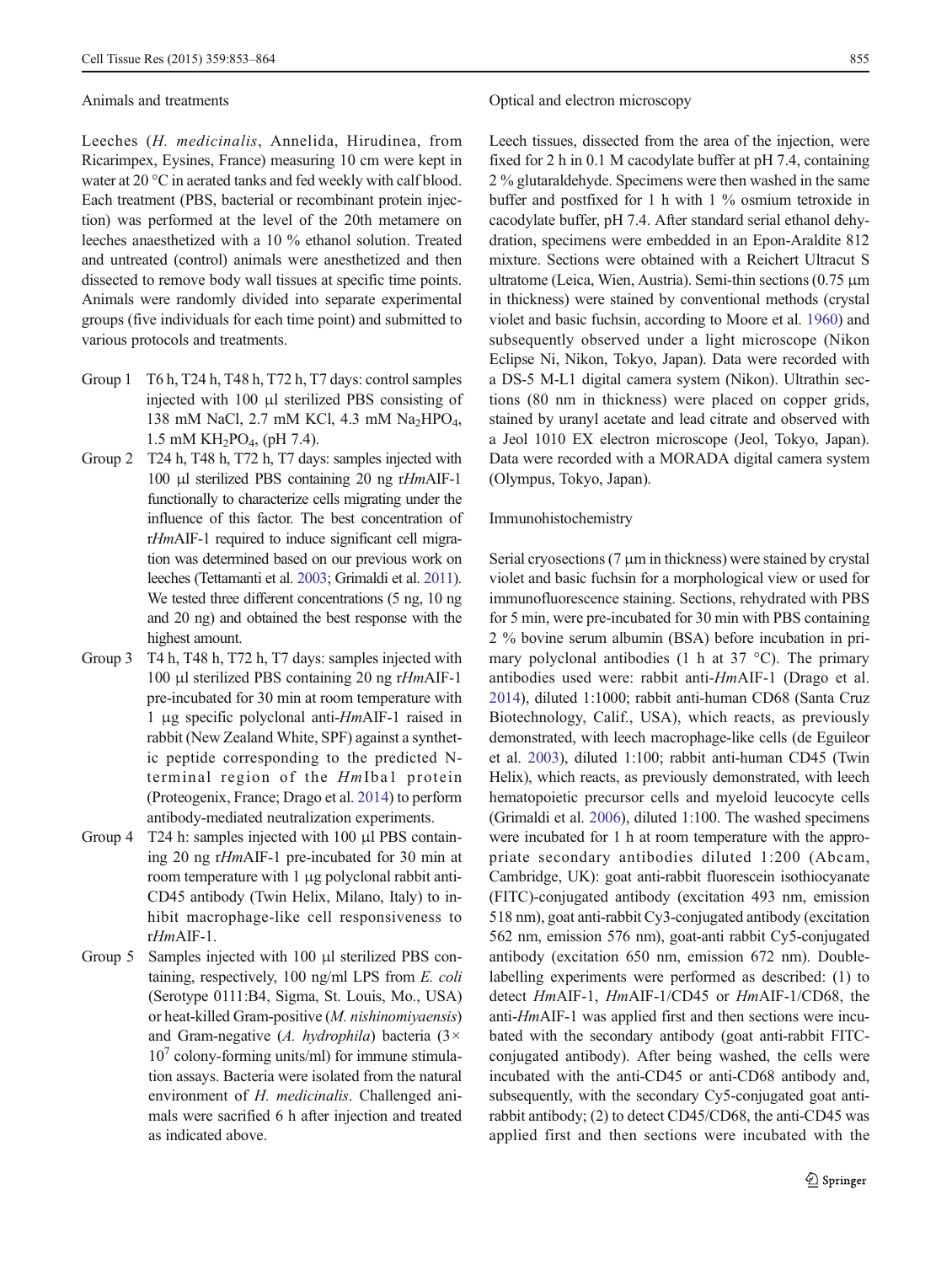secondary Cy5-conjugated goat anti-rabbit antibody. After being washed, the cells were incubated with the anti-CD68 antibody and subsequently with the secondary antibody (goat anti-rabbit FITC-conjugated antibody). Nuclei were counterstained by incubating the sections for 15 min with 4,6 diamidino-2-phenylindole (DAPI, 0.1 mg/ml in PBS, excitation 340 nm, emission 488 nm). The slides were mounted in Citifluor (Citifluor, London, UK) with coverslips and examined with a Nikon fluorescence microscope or with a confocal laser microscope (Leica TCS SP5). Images were combined with Adobe Photoshop (Adobe Systems). In all controls, primary polyclonal anti-HmAIF-1 antibody was substituted with rabbit pre-immune serum (1:20,000) or primary antibodies were omitted and sections were treated with BSAcontaining PBS and incubated only with the secondary antibodies.

#### Biochemical procedures

#### Protein extract preparation

H. medicinalis tissues from the unstimulated body wall or from injected areas were frozen in liquid nitrogen and then homogenized with a mortar. For SDS-PAGE, leech homogenates were suspended in extraction buffer (2× Laemmli's buffer in the presence of a protease inhibitor cocktail; Sigma, Milan, Italy). The particulate material was removed by centrifugation at 13,000 rpm for 10 min at 4 °C in a refrigerated Eppendorf Minispin microcentrifuge. Supernatants were denatured at 100 °C for 10 min.

## SDS-PAGE procedure

Equal amounts of protein extracts were separated in 10 % acrylamide minigels by analytical SDS-PAGE. Molecular weights were determined by concurrently running broadrange standards from Bio-Rad (Richmond, Mass., USA).

## Western blot

Proteins separated by SDS-PAGE were transferred onto Bio-Rad nitrocellulose filters. Membranes were then saturated with 5 % non-fat dried milk in TRIS-buffered saline (TBS, 20 mM TRIS–HCl buffer, 500 mM NaCl, pH 7.5) at room temperature for 2 h and incubated for 90 min with rabbit polyclonal anti-HmAIF-1 antibody (1:5000 dilution in 5 % TBS-milk). After the membrane was washed three times with TBS-Tween 0.1 %, the antigens were revealed with a secondary anti-rabbit IgG antibody conjugated to horseradish peroxidase (Jackson ImmunoResearch Laboratories, West Grove, USA), diluted 1:5000. After a washing step, immunocomplexes were revealed with luminol LiteAblot PLUS Enhanced Chemiluminescent Substrate (EuroClone,

Pero, Italy). In control experiments, anti-HmAIF-1 antibody was substituted with rabbit pre-immune serum (1:20,000; not shown). Bands were normalized by using the ImageJ software package ([http://rsbweb.nih.gov/ij/download.html\)](http://rsbweb.nih.gov/ij/download.html), with the housekeeping protein D-glyceraldehyde-3-phosphate dehydrogenase (GAPDH), which was detected with a rabbit polyclonal anti-human GAPDH IgG (Proteintech, Chicago, USA), diluted 1:2000. The expression level of HmAIF-1 in treated leeches was reported relative to control unlesioned animals. Experiments were performed in triplicate and data represent mean values±SEM. Statistical significance was assessed by an unpaired Student's t-test.

## Results

## HmAIF-1 expression in unlesioned and microbially challenged leeches

AIF-1 has previously been reported to be significantly upregulated in response to microbe infection both in vertebrates and in invertebrates. To determine whether the same effect occurred in the leech, we performed immunocytochemical analysis with a specific HmAIF-1 antibody on cryosections from unlesioned, PBS-injected or immune-challenged animals injected with the symbiont Gram-negative bacterium A. hydrophila, with the pathogen Gram-positive bacterium M. nishinomiyaensis or with LPS. Our data showed that HmAIF-1 was constitutively expressed in unlesioned animals (Fig. [1](#page-4-0)a-c). This factor was mainly expressed in cells located in the connective tissue underlying the body wall epithelium and surrounding the fields of muscle fibres. A similar pattern was observed in samples analysed 6 h after PBS treatement, indicating that the mechanical stress induced by the injection or the vehicule solution alone did not exert a significant effect on HmAIF-1 expression in the body wall of challenged animals (Fig. [1d](#page-4-0)-f). Similarly, the injection of heat-killed A. hydrophila appeared ineffective with respect to the presence of  $Hm\text{AIF-1}^+$ 

Fig. 1 Morphological (optical microscopy) and immunohistochemical (fluorescence microscopy) analysis of cryosections from Hirudo medicinalis body wall: unlesioned (a–c), PBS-injected (PBS INJ.; d-f) or immune-challenged by injection of  $A$ . hydrophila (g-i), M. nishinomiyaensis (j–l) or lipopolysaccharides (LPS INJ.; m–o). Localization of allograft inflammatory factor-1 (AIF-1). Note the population of resident and migrating immune-responsive cells (arrowheads) located under the epithelium  $(E)$  and among the muscle fibres (M). Immunohistochemistry was performed with a rabbit polyclonal anti-HmAIF-1 antibody (red); nuclei were counterstained with 4,6-diamidino-2-phenylindole (DAPI; blue). Negative control experiments were performed with primary anti-HmAIF-1 pre-immune serum (c) or secondary antibody alone  $(f, i, l, o)$ . Bars 100  $\mu$ m (a-i),  $50 \mu m$  (j-o)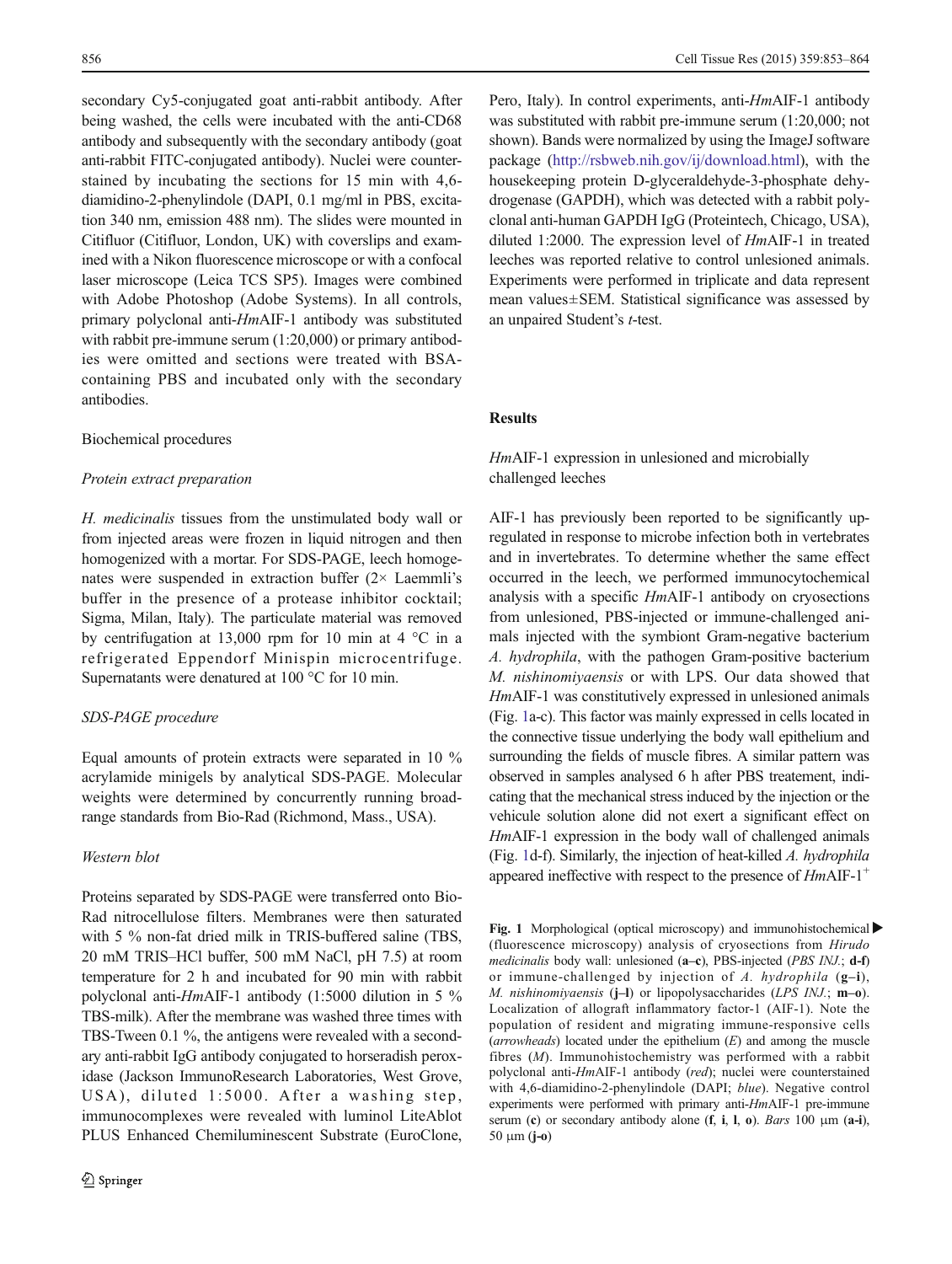<span id="page-4-0"></span>

cells in the challenged area (Fig. 1g-i). Interestingly, 6 h after M. nishinomiyaensis (Fig. 1j-l) or LPS (Fig. 1m-o) injection, numerous cells were clearly recognizable in the challenged area. These cells were  $HmAIF-1^+$  and mainly localized under the epithelium and among the muscle fibre fields. No signal was detected in negative control experiments in which the

Springer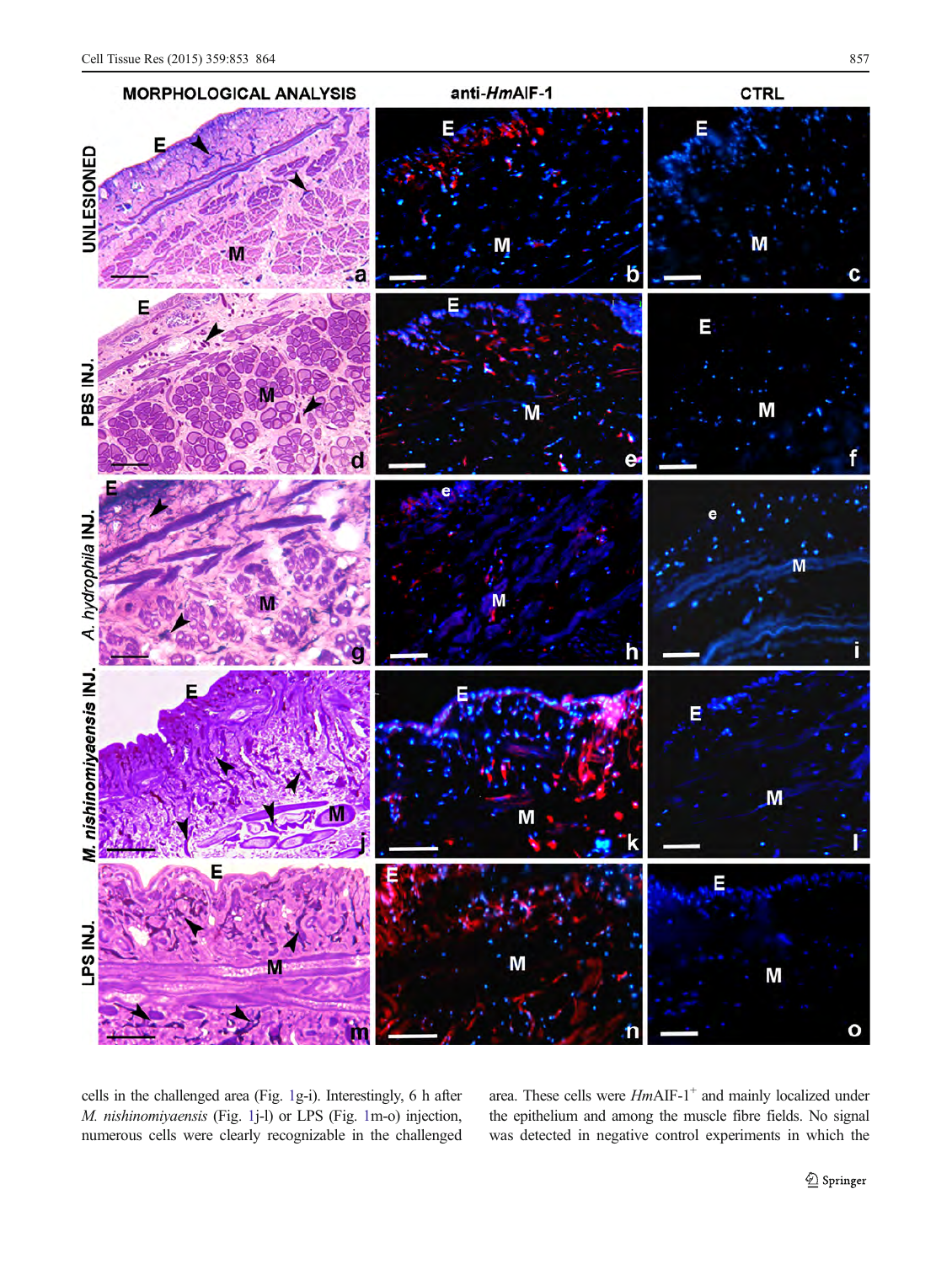primary antibody was substituted with rabbit pre-immune serum (Fig. [1](#page-4-0)c) or in which the primary polyclonal anti-HmAIF-1 antibody was omitted and sections were incubated only with the secondary antibody (Fig. [1](#page-4-0)f, i, l, o).

The expression profile of HmAIF-1 in unlesioned, PBS and bacterially challenged animals was confimed by Western blot assay (Fig. 2). According to the results obtained from leech CNS, immunoblot analysis on body wall protein extracts confirmed the presence of an immunoreactive product at about 18 kDa. As observed by immunohistochemistry analysis (Fig. [1\)](#page-4-0), the amount of HmAIF-1 protein did not significantly change 6 h after PBS or A. hydrophila injection with respect to the basal expression level, but highly increased upon M. nishinomiyaensis or LPS challenge (Fig. 2a, b). GAPDH was used as an internal reference and band intensity appeared to be homogeneously distributed in the loaded samples. No



Fig. 2 Western blot analysis. a Protein extracts of unlesioned leech body walls  $(U)$  and body walls injected with PBS, A. hydrophila  $(A)$ , M. nishinomiyaensis (M) or LPS were probed with the anti-HmAIF-1 antibody. The housekeeping protein D-glyceraldehyde-3-phosphate dehydrogenase (GAPDH) was used as a loading control. In all samples, the anti-HmAIF-1 detected specific immunoreactive bands of about 18 kDa, according to the molecular weight ladder (kDa). b HmAIF-1 protein was quantified by densitometry from three experiments.  $*P<0.05$ compared with unlesioned leeches

specific signals were observed in the negative control experiments performed by using primary rabbit pre-immune serum (data not shown).

Double-immunolocalization of HmAIF-1 and of leucocyte and macrophage markers in bacterially challenged leeches

To characterize the resident and migrating cell expressing HmAIF-1 described above, we performed double-staining experiments coupling anti-HmAIF-1 to antibodies directed against the common human leucocyte marker CD45 and the specific human macrophage marker CD68 (Fig. [3](#page-6-0)). In leeches injected with PBS or A. hydrophila, cells that were  $HmAlF-1^{+}/CD45^{+}$  (Fig. [3a](#page-6-0), e) or  $HmAlF-1^{+}/CD68^{+}$  (Fig. [3b](#page-6-0), f) and CD45<sup>+</sup>/CD68<sup>+</sup> (Fig. [3](#page-6-0)c, g) were more concentrated in the sub-epithelial area of the body wall, whereas among the muscle fibres, a few resident immunocompetent cells that were AIF-1<sup>+</sup>/CD45<sup>+</sup> (Fig. [3](#page-6-0)a, e) or AIF-1<sup>+</sup>/CD68<sup>+</sup> (Fig. [3b](#page-6-0), f) and  $CD45^{+}/CD68^{+}$  (Fig. [3](#page-6-0)c, g) were visible. A larger amount of cells gathered at the challenged area was observed 6 h after the treatment with M. nishinomiyaensis (Fig. [3](#page-6-0)i-k) or LPS (Fig. [3](#page-6-0)m-o). Numerous CD68<sup>+</sup>/CD45<sup>+</sup> cells were visible lying underneath the epithelium and migrating among the muscle fibres (Fig. [3](#page-6-0)k, o). These cells also expressed HmAIF-1 (Fig. [3](#page-6-0)i, j, m, n). This is the first report of a macrophage-specific marker in leech. Moreover, our data were in accordance with previous reports on vertebrates, indicating that CD45 is involved in macrophage-like cell differentiation, activation and migration.

Control experiments performed in the absence of the anti-HmAIF-1 primary antibody (Fig. [3d](#page-6-0), h) or with the preimmune serum (Fig. [3l](#page-6-0), p), were negative in all the samples.

Analysis of leech tissues injected with HmAIF-1 recombinant protein (rHmAIF-1)

In order to assess the possible involvement of HmAIF-1 in the regulation of the innate immune response of H. medicinalis and, in particular, in macrophage activation and migration, we evaluated the effects of the injection of the recombinant

Fig. 3 Double-immunolocalization of  $Hm$ AIF-1 and macrophage markers in cryosections of control PBS-injected (a-c) and bacterially challenged  $(e - o)$  leech body wall. At 6 h following M. nishinomiyaensis or LPS injection, numerous  $HmAIF-1+/CD45+$ HmAIF-1<sup>+</sup>/CD68<sup>+</sup>, CD68<sup>+</sup>/CD45<sup>+</sup> macrophages (yellow) migrating towards the injected area were detectable under the epithelium  $(E)$  and among the muscle fibres (M). Double-immunostaining was performed with anti-HmAIF-1 (green) and anti-CD45 (red) or anti-CD68 (red in **b**, **f**, j, n; green in c, g, k, o) antibodies. d, h, l, p No signal was detected in negative control experiments in which primary antibodies were omitted  $(d, h)$  or performed with primary anti-HmAIF-1 pre-immune serum  $(l, p)$ . Bars 100 μm (a-d), 50 μm (e-h, i, k, l, m, o, p), 25 μm (j, n)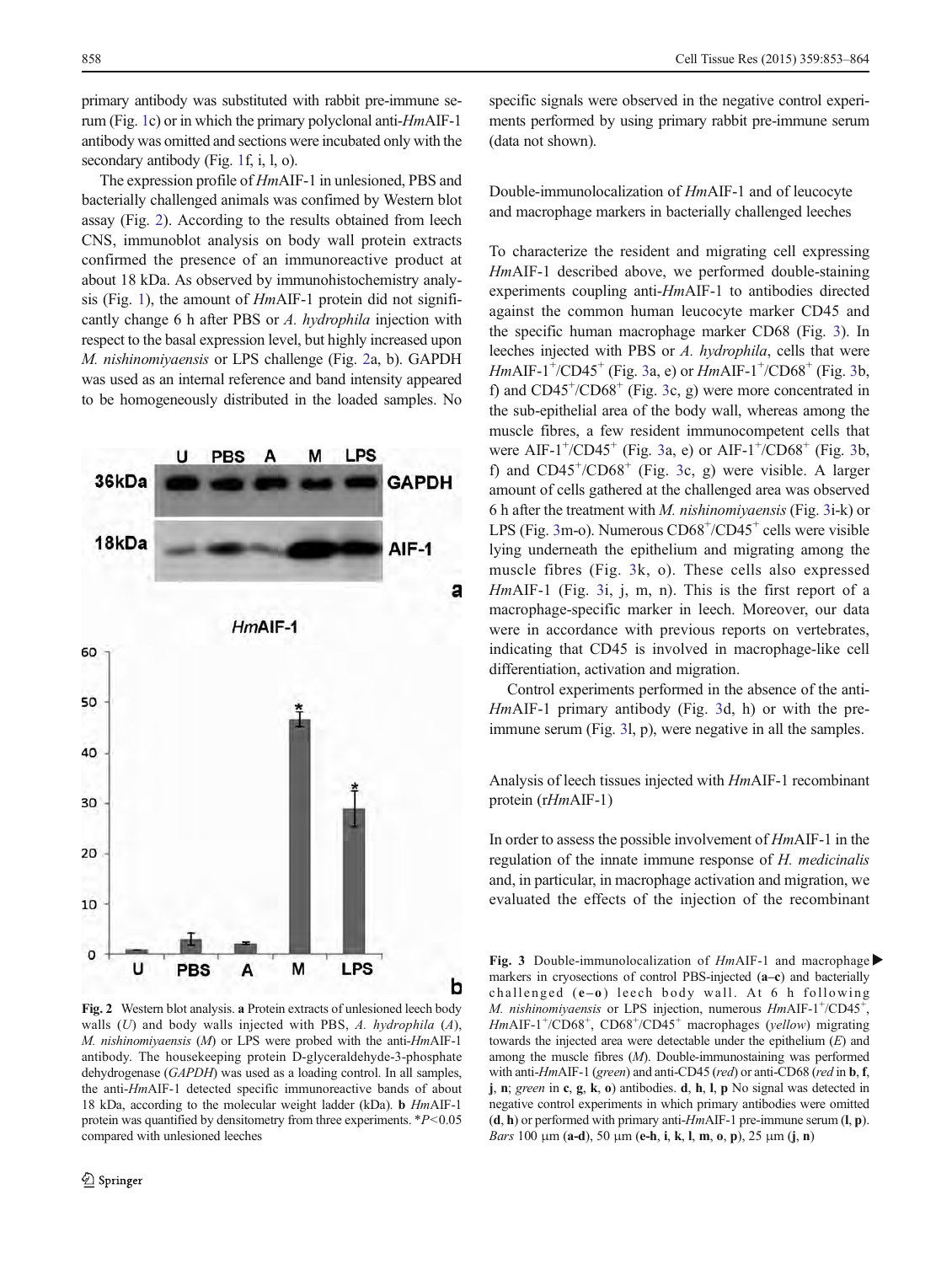<span id="page-6-0"></span>

protein rHmAIF-1 in the leech body wall at various time points following treatment.

At T24 h (Fig. [4](#page-7-0)a), T48 h (Fig. [4b](#page-7-0)) and T72 h (data not shown) after injection of 20 ng rHmAIF-1, a large number of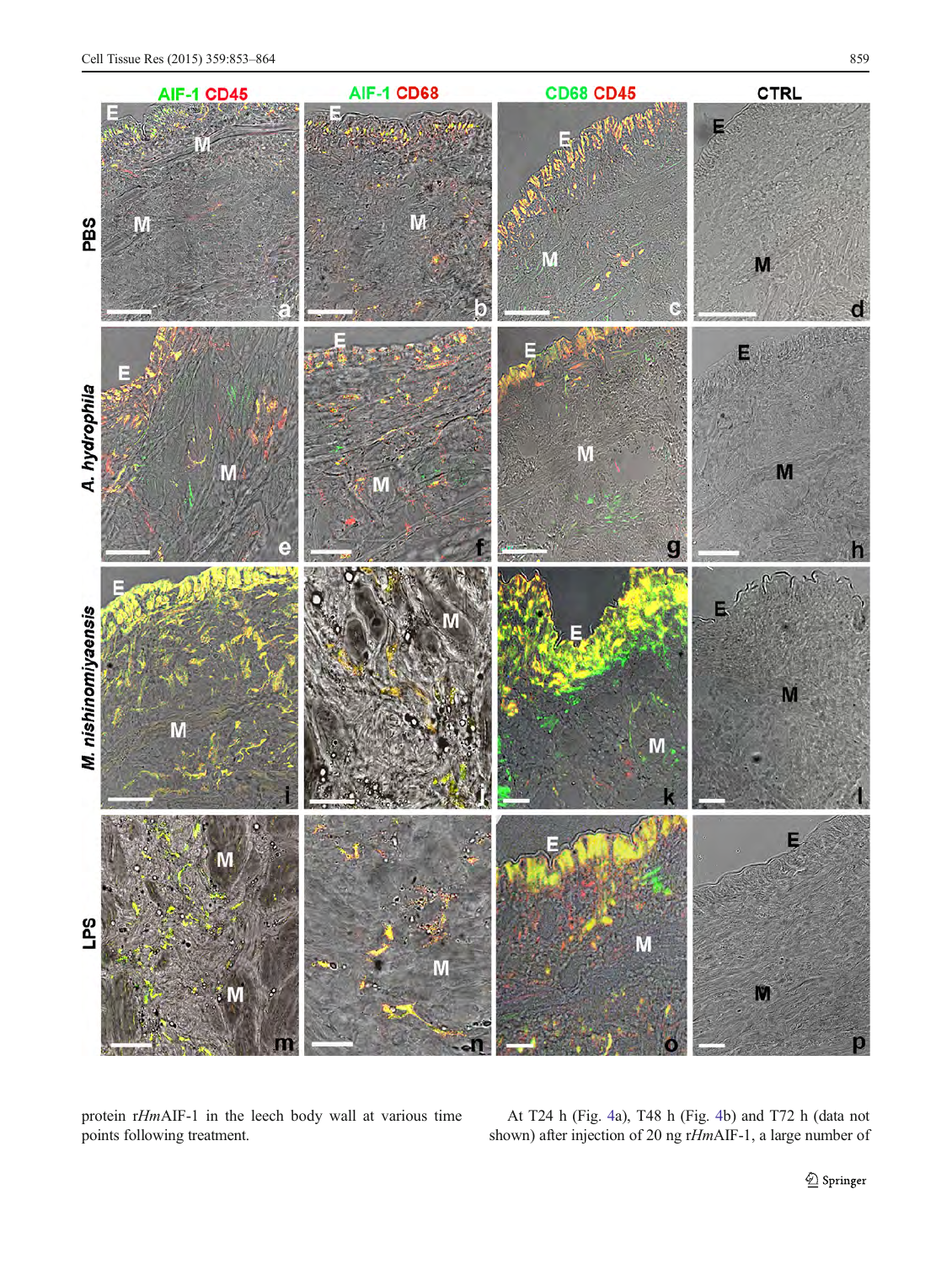<span id="page-7-0"></span>

Fig. 4 Morphological analysis of leech body wall after injection of  $rHmAIF-1$  (a–e) or of both  $rHmAIF-1$  and function-blocking anti-HmAIF-1 antibody (f).  $a$ ,  $b$  After 24 h (a) and 48 h (b), numerous neovessels (arrows) and migrating cell (arrowheads) are found among muscles  $(M)$  and under the epithelium  $(E)$ . c At 7 days after rHmAIF-I injection, vessels (arrows) are still visible in the leech body wall. d, e Images obtained by transmission electron microscopy. d Detail of

migrating cells were readily recognizable among the muscle fibres. Interestingly, the migration of these cells was associated with an angiogenic process and with the appearance of a network of novel blood vessels in the space among the fields of muscle (Fig. 4a-c). At 7 days after injection (Fig. 4c), the number of migrating cells was highly reduced, and only some vessels were still detectable under the epithelium. As observed by transmission electron microscopy (TEM), at 48 hours after rHmAIF-1 injection (Fig. 4d), the entire body wall was heavily infiltrated by cells showing the typical features of leech macrophage-like cells as described in our previous work. Neovessels, in the lumen of which circulating cells were clearly recognizable, were also present (Fig. 4e). These cells extravasate in the connective tissue and differentiate into mature leucocytes involved in the innate immune response of leech. Extravasated haematopoietic precursor cells were indeed visible in the extracellular matrix surrounding the macrophages and muscle fibres (Fig. 4d).

Function-blocking experiments were performed by injecting rHmAIF-1 pre-incubated with the specific anti-HmAIF-1 polyclonal antibody (Fig. 4f). The results showed a reduced infiltration of cells and vessels among the groups of muscle fibres and under the epithelium confirming the

macrophages (arrowheads) and extravasated haematopoietic precursor cells (arrow) localized in the extracellular matrix (ECM) surrounding the muscle fibres  $(M)$ . e Haematopoietic precursor cells (arrowhead) in the lumen of a neo-vessel (arrow). f At 24 h following rHmAIF-1+anti-HmAIF-1 antibody injection, reduced infiltration of cells and vessels among the groups of muscle fibres  $(M)$  and under the epithelium  $(E)$  is evident. Bars 100 μm (a-c, f), 2 μm (d), 400 nm (e)

responsiveness of leech leucocytes and endothelial cells to HmAIF-1.

Double immunolocalization of HmAIF-1 and leucocyte and macrophage markers in rHmAIF-1-injected leeches

In order to characterize the cell types recruited to the site of rHmAIF-1 injection and to confirm our hypothesis that HmAIF-1 influences the mobilization of leech macrophage-like cells, double-staining experiments were performed on cryosections of tissues collected 24 h after injection (Fig. [5\)](#page-8-0) of anti-HmAIF-1, anti-CD68 and anti-CD45 antibodies. Doubleimmunofluorescence experiments confirmed the accumulation of macrophage-like cells, positive for both CD45 and CD68, at the injection site of the recombinant protein (Fig. [5a](#page-8-0)). A large number of HmAIF-1/CD45-positive cells, mainly distributed in the sub-epithelial region, were also visible in the injected area (Fig. [5](#page-8-0)b). These data indicated that rHmAIF-1 not only promoted the migration of CD45<sup>+</sup>/CD68<sup>+</sup> macrophages, but also exerted a positive feed-back effect on recruited cells inducing the expression of the factor.

Function-blocking experiments showed a reduced number of macrophage-like cells co-expressing the two markers CD45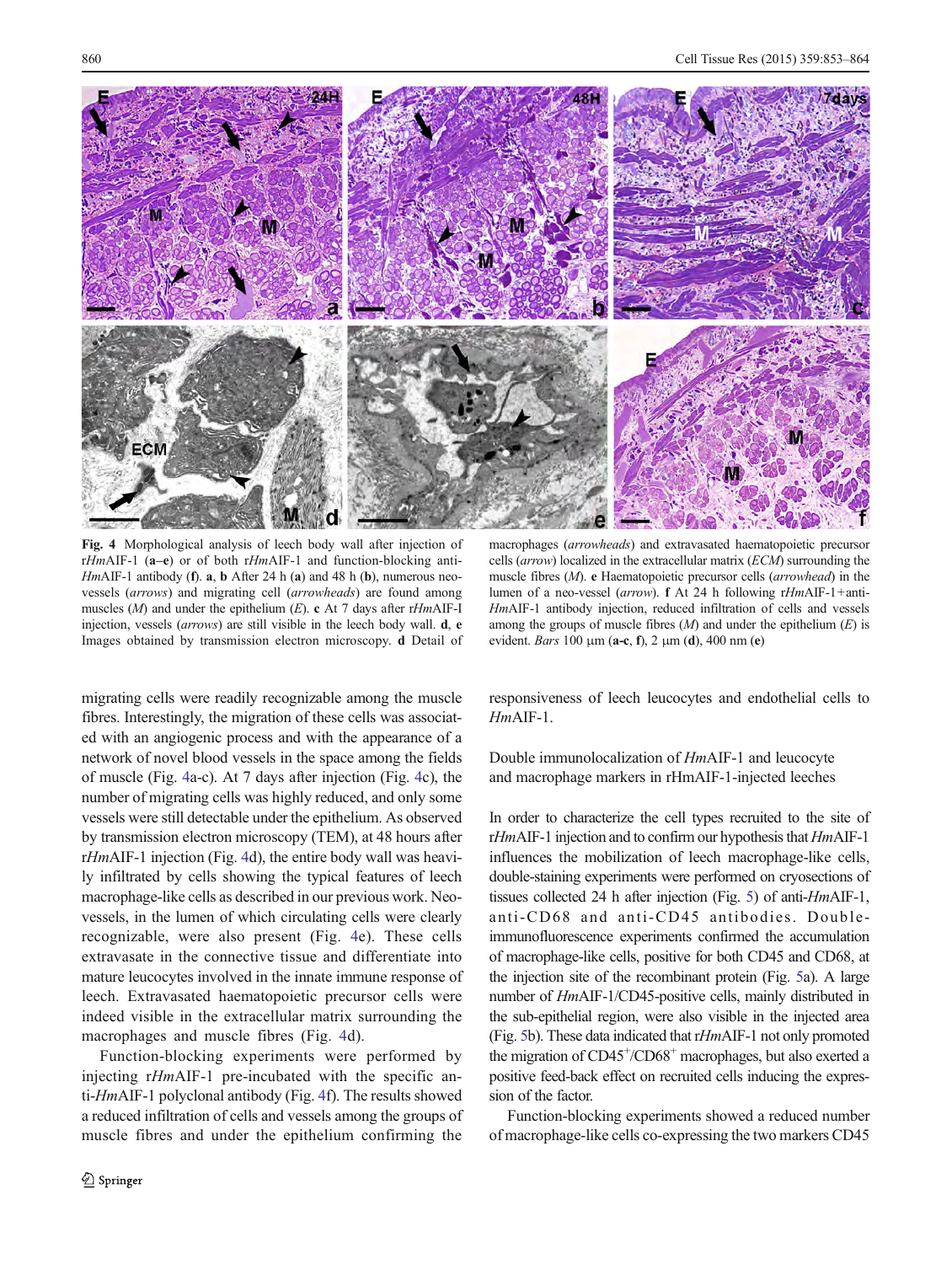<span id="page-8-0"></span>Fig. 5 a, b At 24 h after rHmAIF-1 injection, numerous migrating macrophages (yellow) are double-stained by the antibodies for CD45 and CD68 and are  $CD45^{\dagger}/AIF-1^{\dagger}$ . c, d At 24 h after injection of an rHmAIF-1+anti-HmAIF-1 mixture, a few activated macrophages coexpressing CD45 (red in c) and CD68 (green in c) or CD45 (red in  $d$ ) and  $Hm$ AIF-1 (green in  $d$ ) are present. e–g After injection of the antibody against CD45 together with the rHmAIF-1, only a few macrophages (arrowheads in e) that are  $CD45^{\dagger}/CD68^{\dagger}$  (f) are found underneath the epithelium  $(E)$  and among muscles (M). g Injection of antibody against CD45 inhibits CD45 expression and a few resident macrophages are CD45<sup>−</sup> / AIF-1<sup>+</sup>. *Bars* 50  $\mu$ m



and CD68 in the body wall of leeches injected with both the rHmAIF-1 and the anti-HmAIF-1 (Fig. 5c). Furthermore, the number of cells expressing HmAIF-1 under the same experimental conditions was highly reduced and the  $CD45<sup>+</sup>$  cells were HmAIF-1-negative (Fig. 5d), confirming a direct link between the injection of the recombinant protein and the induction of the factor in activated cells. Control experiments performed in the absence of primary antibodies were negative for all samples (data not shown).

Anti-CD45 polyclonal antibody treatment

To determine a possible role of CD45 on macrophage responsiveness to HmAIF-1, we injected the rHmAIF-1 together with the anti-CD45 antibody. Morphological (Fig. 5e) and immunocytochemical (Fig. 5f, g) analysis showed that the anti-CD45 treatment inhibited the HmAIF-1-induced responses described above, reducing the number of CD45+/CD68+ macrophage-like cells gathered at the injection site. In addition, double-immunocytochemical experiments showed that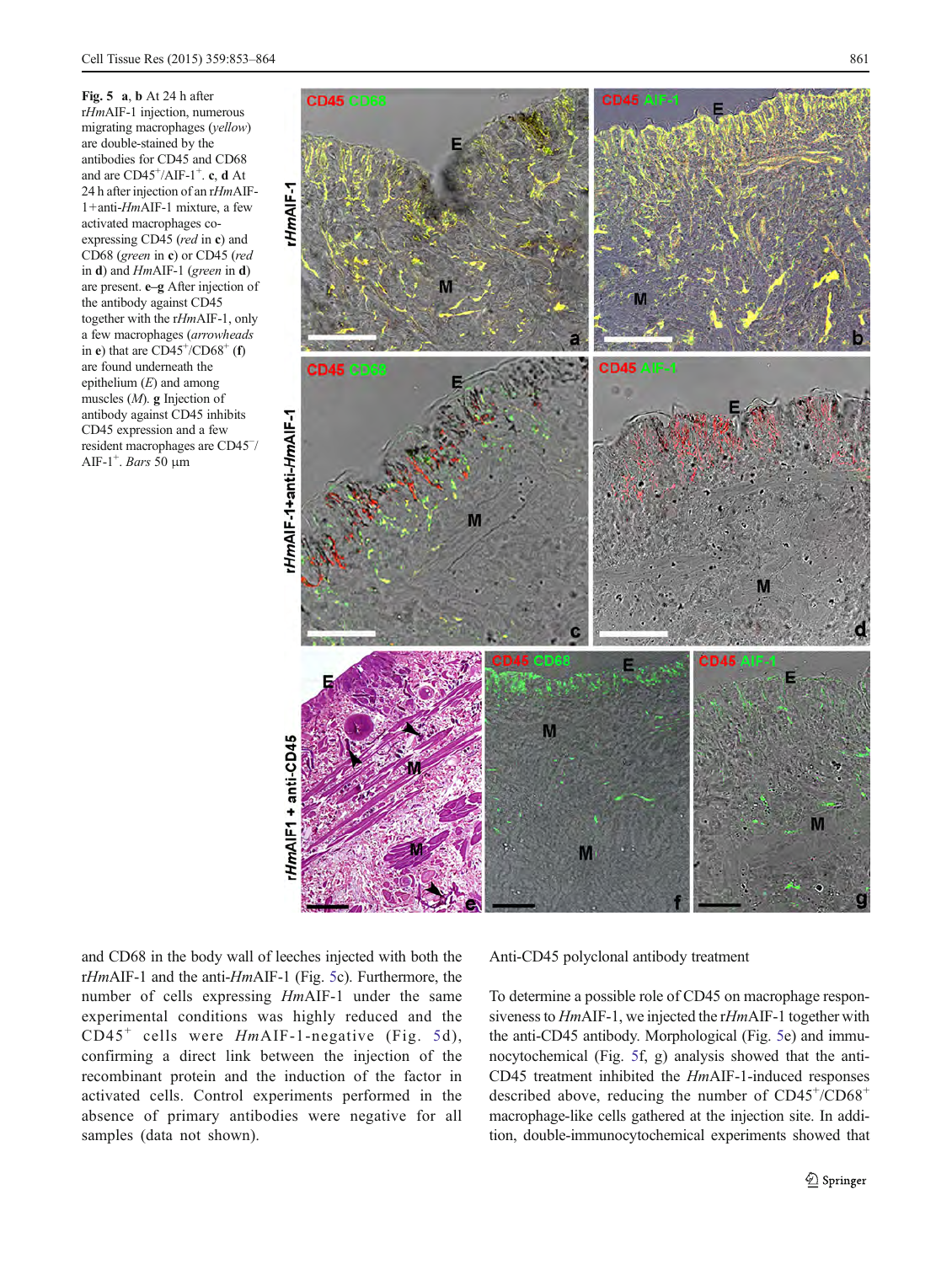CD45 expression was inhibited in the body wall of rHmAIF-1/ anti-CD45-injected leeches (Fig. [5g](#page-8-0)) and only a few resident macrophage-like cells that were  $CD68<sup>+</sup>$  (Fig. [5](#page-8-0)f) and HmAIF- $1^+$  (Fig. [5g](#page-8-0)) were still detectable, suggesting a direct role of CD45 in the migration capability of the HmAIF-1-activated macrophages.

#### **Discussion**

In the present study, we demonstrate that, in the leech H. medicinalis, the inflammatory factor HmAIF-1 is involved in the regulation of the innate immune response by inducing angiogenesis and macrophage-like cell migration. Our results show that, in leeches, recombinant HmAIF-1 has strong chemotactic activity and, in particular, it promotes macrophagelike cell and vessel migration towards the stimulated area, exhibiting a similar function to AIF-1 of vertebrates. Moreover, we demonstrate that, in leeches, as in vertebrates, this molecule is constutively expressed in untreated animals but is dramatically enhanced after microbial infection.

#### HmAIF-1 is expressed by leech macrophage-like cells

Even though AIF-1 was originally cloned from active macrophages in human and rat atherosclerotic allogenic heart grafts undergoing chronic transplant rejection (Utans et al. [1995\)](#page-11-0), its transcripts have subsequently been demonstrated to be upregulated in leucocytes upon LPS stimulation both in vertebrates (Miyata et al. [2001](#page-11-0); Wang and Wu [2007](#page-11-0)) and in invertebrates (Zhang et al. [2011;](#page-11-0) Wang et al. [2013](#page-11-0)). These results clearly suggest that AIF-1 plays a key role not only in various host responses to infammatory stimuli, but in the whole-host immune defence reaction. We have thus hypothesized that HmAIF-1 could also be involved in innate immune response in leeches and that its expression would be enhanced in a context of bacterial infection. For this reason, we have investigated the tissue-specific and temporal expression profile of HmAIF-1 factor after challenging leeches with the environmental bacteria A. hydrophila and M. nishinomiyaensis. The first is a Gramnegative bacterium symbiont of H. medicinalis, present in the bacterial flora of leech gut where it plays an essential role in the digestion of blood (Graf et al. [2006](#page-11-0); Patel et al. [2013\)](#page-11-0). The second is a Gram-positive bacterial pathogen in leeches (Schikorski et al. [2008\)](#page-11-0). Finally, we also injected a lipopolysaccharide (LPS) solution, in order to test the effect on HmAIF-1 expression induced by a pathogenic Gram-negative bacterial infection. The action of LPS on leech tissues is well known and has previously been described. Leeches pricked and injected with LPS show a large number of migrating  $CD68<sup>+</sup>$ macrophage-like cells characterized by pseudopodia,

phagolysosomes in their cytoplasm and strong lysosomal activity (de Eguileor et al. [2000a](#page-10-0), [2000b\)](#page-10-0).

Leeches challenged with M. nishinomiyaensis or stimulated with LPS exhibited a larger number of migrating HmAIF-1<sup>+</sup> cells than undamaged, PBS- or A. hydrophilainjected leeches. These assays, confirmed by Western blot quantitative analysis, demonstrated that the increase in  $Hm$ AIF-1<sup>+</sup> cells was caused by the immune activation of LPS or Gram-positive bacterial challenge and not by the mechanical stress linked to the injection or to the mere presence of symbiont bacteria. Characterization of the migrating cells was achieved by both ultrastructural analysis and immunohistochemistry by using polyclonal antibodies directed against human macrophage and leucocyte markers CD68 and CD45. The use of antibodies generated against mammalian CD antigens to detect leucocytes and macrophage-like cells in the leech is supported by data from the literature concerning leeches (de Eguileor et al. [2000a](#page-10-0); Grimaldi et al. [2004,](#page-11-0) [2006](#page-11-0)) and animals phylogenetically related to Annelids such as Molluscs and Sipunculids (Cossarizza et al. [1996;](#page-10-0) Blanco et al. [1997](#page-10-0)). Double-staining experiments highlighted that  $Hm\text{AlF-1}^+$  cells co-expressed both CD45 and CD68. HmAIF-1 positivity indicated that this factor, as described for mammals, was expressed in activated macrophages. This is the first report of a macrophage-specific marker in leech. Numerous  $CD68<sup>+</sup>$  and  $CD45<sup>+</sup>$  macrophage-like cells were mainly detected in animals injected with LPS or with the pathogen M. nishinomiyaensis suggesting that, as in mammals, the immune challenge in leech body wall induced the migration and accumulation of macrophage-like cells at the injury site. Moreover, M. nishinomiyaensis and LPS caused remarkable inflammatory effects, inducing massive angiogenesis and  $HmAlF-1+/CD45+/CD68<sup>+</sup>$  macrophage migration. The immune challenge of leeches thus gives rise to an occurrence consistent with that obtained after wounding (de Eguileor et al. [2003;](#page-10-0) Tettamanti et al. [2003;](#page-11-0) Grimaldi et al. [2004,](#page-11-0) [2006](#page-11-0)), in agreement with the finding that the wound healing process, in *H. medicinalis*, is enhanced by a controlled bacterial infection. This suggests that, in leech, the immune response is based on the same molecules involved in wound healing and regenerative process (Schikorski et al. [2008\)](#page-11-0). On the other hand, the effects of A. hydrophila are similar to those of PBS injection. These bacteria, being symbionts of the leech digestive tract, probably do not induce a strong immune response, even if injected in a different area of the leech body, namely the body wall. The observed differences in reactivity to bacteria and to LPS injections might be related to the different macrophage responses induced by Gram-negative and Gram-positive bacterial infection. Indeed, leech macrophage-like cells are known to produce antimicrobial proteins and peptides, such as Hm-theromacin and destabilase, that cleave the cell wall components of Gram-positive bacteria (Schikorski et al. [2008;](#page-11-0) Hildebrandt and Lemke [2011](#page-11-0)), thus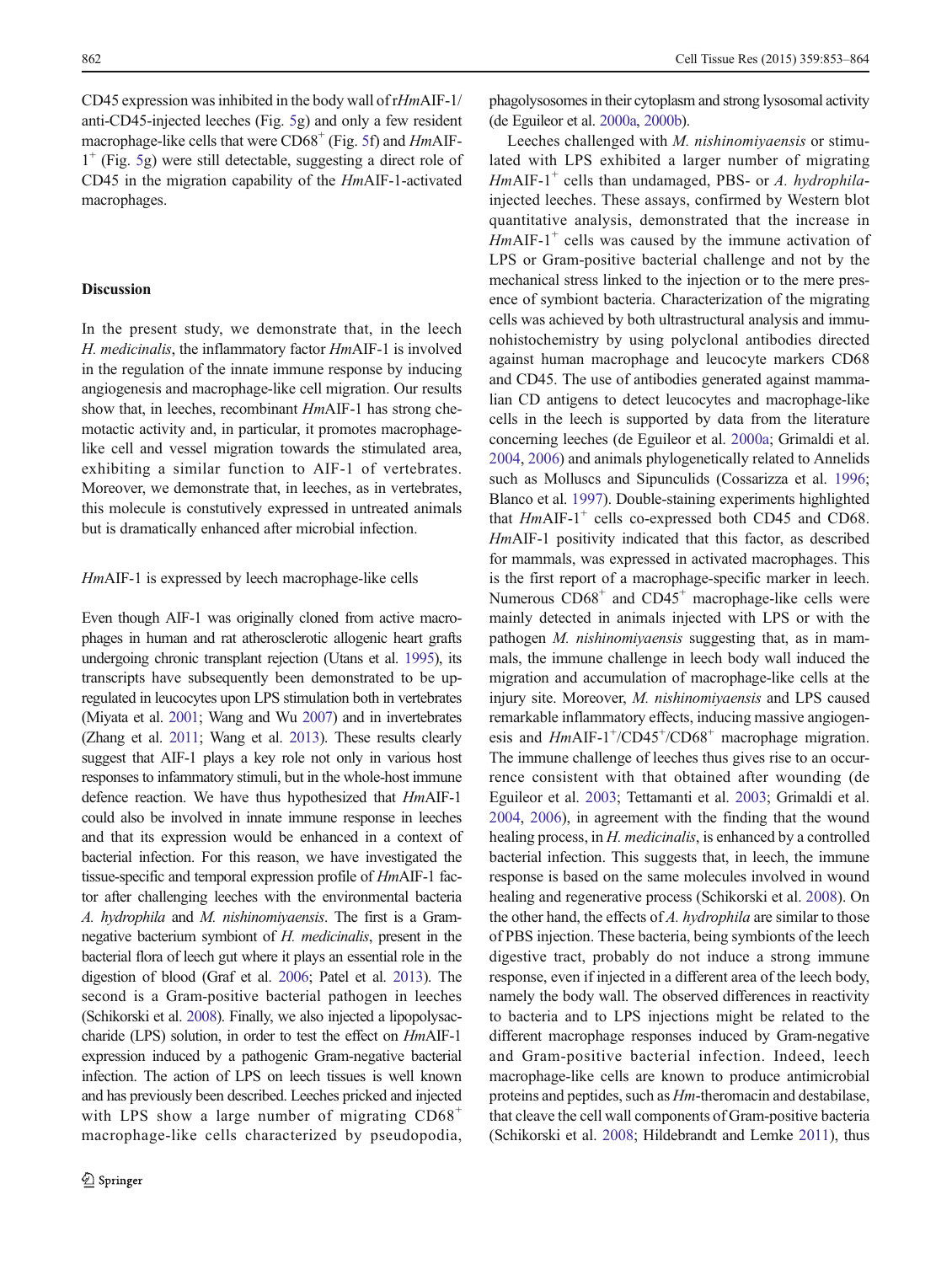<span id="page-10-0"></span>resulting in a more effective defence against Gram-positive than Gram-negative bacteria.

#### HmAIF-1 is involved in recruitment of leech macrophages

The relationship between the functional responsiveness of macrophage-like cells to HmAIF-1 was assessed by injecting the recombinant factor in the body wall of leeches. We observed, at 6 h after rHmAIF-1 administration, the formation of an extensive vessel network spanning throughout the avascular body wall of the animal and the accumulation of numerous migrating cells localized among the fields of muscle fibres. Indeed, the injection of the recombinant protein together with a function-blocking anti-HmAIF-1 antibody highly reduced angiogenesis and cell migration. Moreover, morphological analysis showed that macrophage recruitment induced by rHmAIF-1 was higher in the first 48 h after injection and decreased starting from 72 h to 7 days after treatment. These data are in accordance with the reports from vertebrates in which AIF-1 is involved in macrophage activation at early stages, rather than at late stages of the inflammatory process (Autieri et al. 2000; Deininger et al. [2000,](#page-11-0) [2002](#page-11-0); Zhang et al. [2011](#page-11-0)). In particular, at 24 h after rHmAIF-1 injection, a high immunoreactive signal was detected in the cytoplasm of migrating cells, most of which were CD68<sup>+</sup>. In addition, the rHmAIF-1 injection not only promoted the migration of CD45<sup>+</sup> /CD68+ macrophage-like cells, but also induced an enhancement of HmAIF-1 expression in the recruited cells. This suggests that the migrated cells, once chemoattracted to the stimulated area, express this factor to substain the recruitment of further macrophage-like cells or to maintain their accumulation at the injured site. Despite this positive feedback in HmAIF-1 expression, its mechanisms of action on its target cells remains largely unexplored.

The  $CD68<sup>+</sup>$  cells also co-express the leucocyte common antigen CD45, which shares 55 % identity with human CD45 (Macagno et al. [2010](#page-11-0)). Notably, this transmembrane glycoprotein in vertebrates regulates integrin-mediated adhesion and is required to maintain macrophage adhesion. Once macrophages adhere to the extracellular matrix, they mature and respond to environmental stimuli (Trowbridge and Thomas [1994;](#page-11-0) Roach et al. [1997\)](#page-11-0). Our data show that the injection of rHmAIF-1 pre-incubated with specific anti-HmAIF-1 antibody reduces the number of migrating cells, most of which no longer co-express the CD45 and CD68 markers. Since CD45 has been reported to regulate chemokine receptor expression in myeloid leucocytes and since it can modulate leucocyte traffic by regulating responses to chemokines (Mitchell et al. [1999\)](#page-11-0), we hypothesize that CD45 expression in leech is involved in the maturation and functional responsiveness of macrophage-like cells to HmAIF-1. Indeed, the injection of rHmAIF-1 together with the anti-CD45 polyclonal antibody reduces the migration of macrophage-like cells.

Although further experiments will be necessary, this result suggests that the recruitment of these migrating cells is induced by a close interaction between HmAIF-1 and the CD45 protein expressed at the surface of responsive cells.

#### Concluding remarks

The results presented here reveal that the expression of HmAIF-1 significantly increases during the early phases of the inflammatory response and that this is mainly exerted by activated macrophage-like cells. We demonstrate, for the first time, that HmAIF-1 is not only a potent angiogenic factor, but also a potent chemoattractant for macrophage-like cells. During bacterial infections, HmAIF-1 might be involved in the activation of these migrating cells whose role is to rid the area of bacteria. This process is probably linked to the interaction between HmAIF-1 and CD45 to promote the integrinmediated adhesion of macrophage-like cells to the extracellular matrix.

Acknowledgments The authors wish to thank the Centro Grandi Attrezzature (CGA) of the University of Insubria and Dr. Laura Pulze for her technical assistance in immunoblot analysis.

#### References

- Alkassab F, Gourh P, Tan FK, McNearney T, Fischbach M, Ahn C, Arnett FC, Mayes MD (2007) An allograft inflammatory factor 1 (AIF1) single nucleotide polymorphism (SNP) is associated with anticentromere antibody positive systemic sclerosis. Rheumatology 46:1248–1251
- Autieri MV, Carbone C, Mu A (2000) Expression of Allograft Inflammatory Factor-1 Is a Marker of Activated Human Vascular Smooth Muscle Cells and Arterial Injury. Arterioscler Thromb Vasc Biol 20:1737–1744
- Blanco GA, Escalada AM, Alvarez E, Hajos S (1997) LPS-induced stimulation of phagocytosis in the sipunculan worm Themiste petricola: possible involvement of human CD14, CD11b and CD11c cross-reactive molecules. Dev Comp Immunol 21:349–362
- Cossarizza A, Cooper EL, Suzuki MM, Salvioli S, Capri M, Gri G, Quaglino D, Franceschi C (1996) Earthworm leukocytes that are not phagocytic and cross-react with several human epitopes can kill human tumor cell lines. Exp Cell Res 224:174–182
- de Eguileor M, Tettamanti G, Grimaldi A, Boselli A, Scarì G, Valvassori R, Cooper EL, Lanzavecchia G (1999) Histopathological changes after induced injury in leeches. J Invertebr Pathol 74:14–28
- de Eguileor M, Grimaldi A, Tettamanti G, Valvassori R, Cooper EL, Lanzavecchia G (2000a) Different types of response against foreign antigens by leech leukocytes. Tissue Cell 32:40–48
- de Eguileor M, Grimaldi A, Tettamanti G, Valvassori R, Cooper EL, Lanzavecchia G (2000b) Lipopolysaccharide-dependent induction of leech leukocytes that cross-react with vertebrate cellular differentiation markers. Tissue Cell 32:437–445
- de Eguileor M, Tettamanti G, Grimaldi A, Congiu T, Ferrarese R, Perletti G, Valvassori R, Cooper EL, Lanzavecchia G (2003) Leeches: immune response, angiogenesis and biomedical applications. Curr Pharm Des 9:133–147